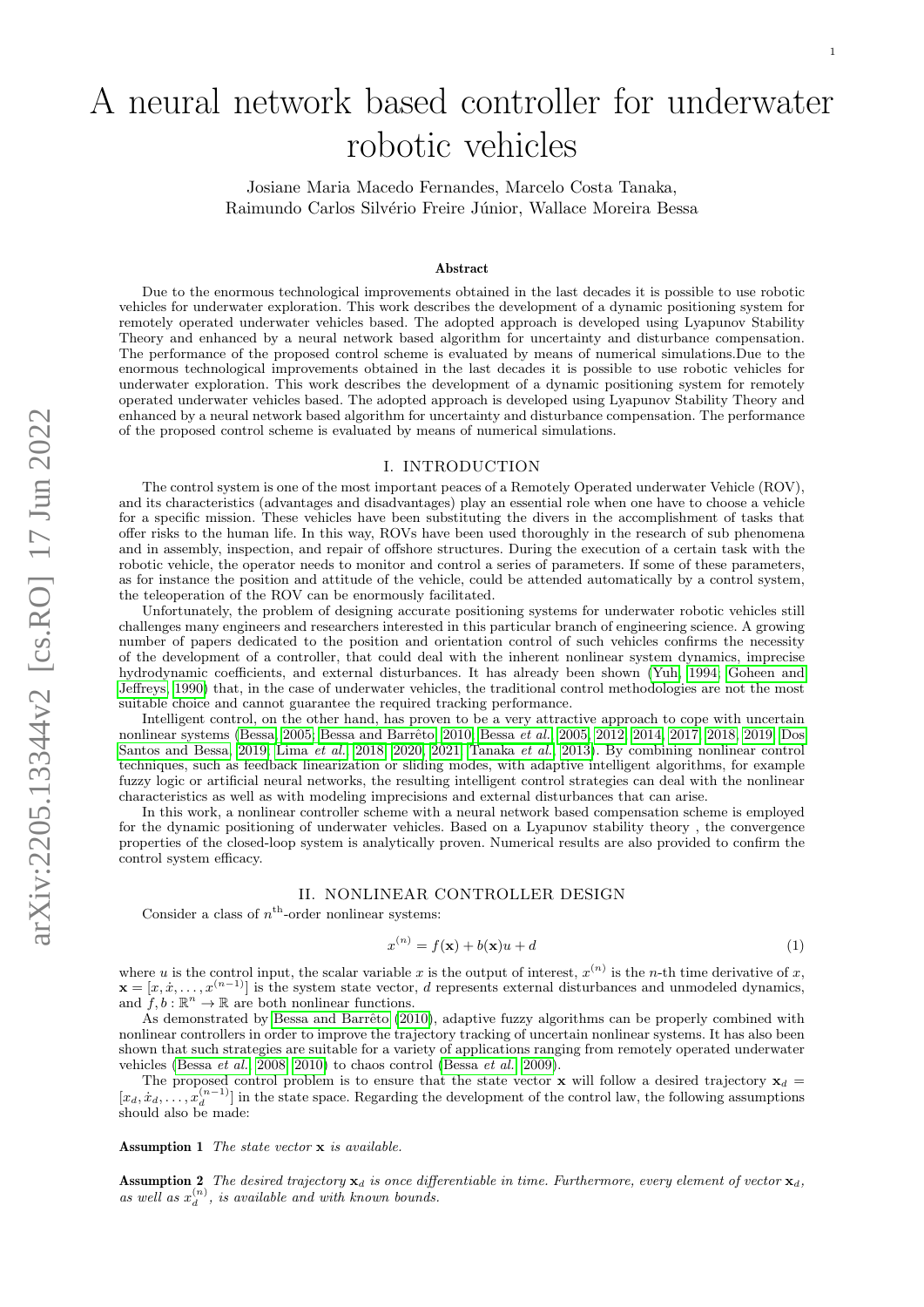Let  $\tilde{x} = x - x_d$  be defined as the tracking error in the variable x, and

$$
\tilde{\mathbf{x}} = \mathbf{x} - \mathbf{x}_d = [\tilde{x}, \dot{\tilde{x}}, \dots, \tilde{x}^{(n-1)}]
$$

as the tracking error vector. Now, consider a combined tracking error measure:

<span id="page-1-2"></span>
$$
\varepsilon = \mathbf{c}^{\mathrm{T}} \tilde{\mathbf{x}} \tag{2}
$$

where  $\mathbf{c} = [c_{n-1}\lambda^{n-1}, \ldots, c_1\lambda, c_0], \lambda$  is positive constant and  $c_i$  states for binomial coefficients, i.e.,

<span id="page-1-0"></span>
$$
c_i = \binom{n-1}{i} = \frac{(n-1)!}{(n-i-1)! \, i!}, \qquad i = 0, 1, \dots, n-1 \tag{3}
$$

which makes  $c_{n-1}\lambda^{n-1} + \cdots + c_1\lambda + c_0$  a Hurwitz polynomial.

From Eq. [\(3\)](#page-1-0), it can be easily verified that  $c_0 = 1$ , for  $\forall n \geq 1$ . Thus, for notational convenience, the time derivative of  $\varepsilon$  will be written in the following form:

$$
\dot{\varepsilon} = \mathbf{c}^{\mathrm{T}} \dot{\tilde{\mathbf{x}}} = \tilde{x}^{(n)} + \bar{\mathbf{c}}^{\mathrm{T}} \tilde{\mathbf{x}} \tag{4}
$$

where  $\bar{\mathbf{c}} = [0, c_{n-1}\lambda^{n-1}, \dots, c_1\lambda].$ 

Based on Assumptions [1](#page-0-0) and [2,](#page-0-1) the following control law can be proposed:

<span id="page-1-1"></span>
$$
u = \frac{1}{b}(-f - d + x_d^{(n)} - \bar{\mathbf{c}}^{\mathrm{T}}\tilde{\mathbf{x}} - \kappa \varepsilon)
$$
\n(5)

where  $\kappa$  is a strictly positive constant.

The boundedness and convergence properties of the closed-loop system are established in the following theorem.

**Theorem 1** Consider the nonlinear system  $(1)$  and Assumptions [1–](#page-0-0)[2.](#page-0-1) Then, the controller defined by  $(5)$  ensures the exponential convergence of the tracking error, i.e.,  $\tilde{\mathbf{x}} \to \mathbf{0}$  as  $t \to \infty$ .

**Proof:** Let a positive definite Lyapunov function candidate  $V$  be defined as

$$
V(t) = \frac{1}{2}\varepsilon^2\tag{6}
$$

Thus, the time derivative of V is

$$
\dot{V}(t) = \varepsilon \dot{\varepsilon} = (\tilde{x}^{(n)} + \bar{\mathbf{c}}^{\mathrm{T}} \tilde{\mathbf{x}}) \varepsilon = (x^{(n)} - x_d^{(n)} + \bar{\mathbf{c}}^{\mathrm{T}} \tilde{\mathbf{x}}) \varepsilon = \left[ f + bu + d - x_d^{(n)} + \bar{\mathbf{c}}^{\mathrm{T}} \tilde{\mathbf{x}} \right] \varepsilon
$$

By applying the proposed control law [\(5\)](#page-1-1), one has

$$
\dot{V}(t) = -\kappa \varepsilon^2 \tag{7}
$$

which implies  $\varepsilon \to 0$  as  $t \to \infty$ .

From the definition of limit, it means that for every  $\xi > 0$  there is a corresponding number  $\tau$  such that  $|\varepsilon| < \xi$ whenever  $t > \tau$ . According to Eq. [\(2\)](#page-1-2) and considering that  $|\varepsilon| < \xi$  may be rewritten as  $-\xi < \varepsilon < \xi$ , one has

<span id="page-1-3"></span>
$$
-\xi < c_0 \tilde{x}^{(n-1)} + c_1 \lambda \tilde{x}^{(n-2)} + \dots + c_{n-2} \lambda^{n-2} \dot{\tilde{x}} + c_{n-1} \lambda^{n-1} \tilde{x} < \xi \tag{8}
$$

Multiplying [\(8\)](#page-1-3) by  $e^{\lambda t}$  and noting that

$$
\frac{d^{n-1}}{dt^{n-1}}(\tilde{x}e^{\lambda t}) = \left(c_0\tilde{x}^{(n-1)} + c_1\lambda\tilde{x}^{(n-2)} + \dots + c_{n-2}\lambda^{n-2}\dot{\tilde{x}} + c_{n-1}\lambda^{n-1}\tilde{x}\right)e^{\lambda t}
$$

one has

<span id="page-1-5"></span><span id="page-1-4"></span>
$$
-\xi e^{\lambda t} < \frac{d^{n-1}}{dt^{n-1}}(\tilde{x}e^{\lambda t}) < \xi e^{\lambda t} \tag{9}
$$

Thus, integrating [\(9\)](#page-1-4)  $n-1$  times between 0 and t gives

$$
-\frac{\xi}{\lambda^{n-1}}e^{\lambda t} + \left(\left|\frac{d^{n-2}}{dt^{n-2}}(\tilde{x}e^{\lambda t})\right|_{t=0} + \frac{\xi}{\lambda}\right)\frac{t^{n-2}}{(n-2)!} + \dots + \left(|\tilde{x}(0)| + \frac{\xi}{\lambda^{n-1}}\right) \leq \tilde{x}e^{\lambda t} \leq \frac{\xi}{\lambda^{n-1}}e^{\lambda t} + \left(\left|\frac{d^{n-2}}{dt^{n-2}}(\tilde{x}e^{\lambda t})\right|_{t=0} - \frac{\xi}{\lambda}\right)\frac{t^{n-2}}{(n-2)!} + \dots + \left(|\tilde{x}(0)| - \frac{\xi}{\lambda^{n-1}}\right) \tag{10}
$$

Furthermore, dividing [\(10\)](#page-1-5) by  $e^{\lambda t}$ , it can be easily verified that the values of  $\tilde{x}$  can be made arbitrarily close to 0 (within a distance  $\xi$ ) by taking t sufficiently large (larger than  $\tau$ ), i.e.,  $\tilde{x} \to 0$  as  $t \to \infty$ . Now, considering the  $(n-2)$ <sup>th</sup> integral of [\(9\)](#page-1-4), dividing again by  $e^{\lambda t}$  and considering that  $\tilde{x}$  converges to zero, it follows that  $\dot{x} \to 0$  as  $t \to \infty$ . The same procedure can be successively repeated until the convergence of each component of the tracking error vector is achieved:  $\tilde{\mathbf{x}} \to \mathbf{0}$  as  $t \to \infty$ .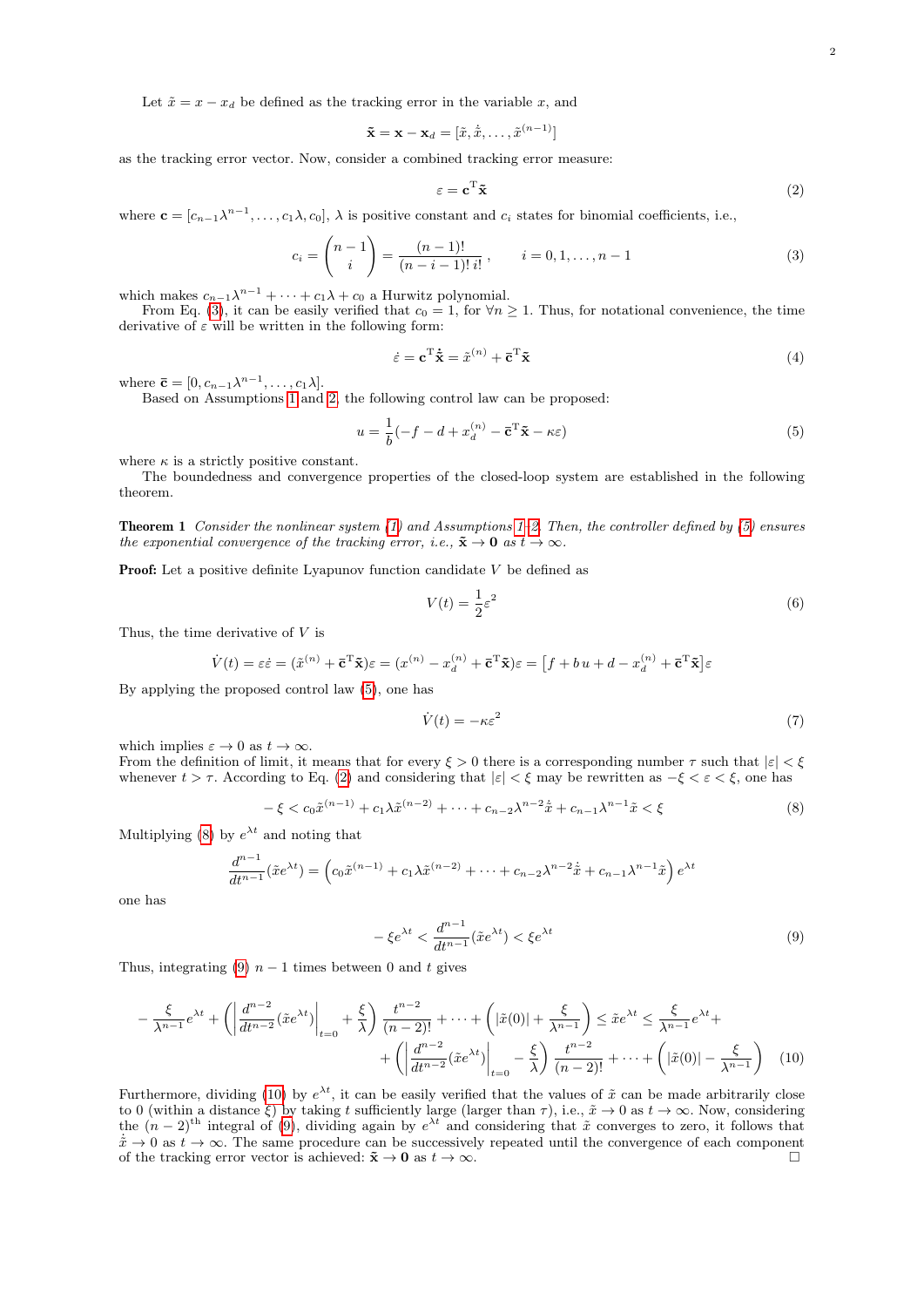## III. VEHICLE DYNAMICS MODEL

A reasonable model to describe the underwater vehicle's dynamical behavior must include the rigid-body dynamics of the vehicle's body and a representation of the surrounding fluid dynamics. Such a model must be composed of a system of ordinary differential equations, to represent rigid-body dynamics, and partial differential equations to represent both tether and fluid dynamics.

In order to overcome the computational problem of solving a system with this degree of complexity, in the majority of publications [\(Bessa](#page-6-14) et al., [2010,](#page-6-14) [2008;](#page-6-13) [Antonelli, 2007;](#page-5-0) [Hoang and Kreuzer, 2007;](#page-6-16) [Smallwood](#page-6-17) [and Whitcomb, 2004;](#page-6-17) Hsu [et al.](#page-6-18), [2000;](#page-6-18) [Kiriazov](#page-6-19) et al., [1997;](#page-6-19) [Yoerger and Slotine, 1985\)](#page-7-2) a lumped-parameters approach is employed to approximate vehicle's dynamical behavior.

The equations of motion for underwater vehicles can be presented with respect to an inertial reference frame or with respect to a body-fixed reference frame, Fig. [1.](#page-2-0) On this basis, the equations of motion for underwater vehicles can be expressed, with respect to the body-fixed reference frame, in the following vectorial form:

<span id="page-2-1"></span>
$$
\mathbf{M}\dot{\boldsymbol{\nu}} + \mathbf{k}(\boldsymbol{\nu}) + \mathbf{h}(\boldsymbol{\nu}) + \mathbf{g}(\mathbf{x}) + \mathbf{d} = \boldsymbol{\tau}
$$
\n(11)

where  $\nu = [\nu_x, \nu_y, \nu_z, \omega_x, \omega_y, \omega_z]$  is the vector of linear and angular velocities in the body-fixed reference frame,  $\mathbf{x} = [x, y, z, \alpha, \beta, \gamma]$  represents the position and orientation with respect to the inertial reference frame, M is the inertia matrix, which accounts not only for the rigid-body inertia but also for the so-called hydrodynamic added inertia,  $k(\nu)$  is the vector of generalized Coriolis and centrifugal forces,  $h(\nu)$  represents the hydrodynamic quadratic damping,  $g(x)$  is the vector of generalized restoring forces (gravity and buoyancy), d stands for occasional disturbances, and  $\tau$  is the vector of control forces and moments.



<span id="page-2-0"></span>Figure 1: Underwater vehicle with both inertial and body-fixed reference frames.

It should be noted that in the case of remotely operated underwater vehicles (ROVs), the metacentric height is sufficiently large to provide the self-stabilization of roll  $(\alpha)$  and pitch  $(\beta)$  angles. This particular constructive aspect also allows the order of the dynamic model to be reduced to four degrees of freedom,  $\mathbf{x} = [x, y, z, \gamma]$ , and the vertical motion (heave) to be decoupled from the motion in the horizontal plane. This simplification can be found in the majority of works presented in the specialized literature [\(Hoang and Kreuzer, 2007;](#page-6-16) [Zanoli](#page-7-3) [and Conte, 2003;](#page-7-3) Guo [et al.](#page-6-20), [2003;](#page-6-20) Hsu [et al.](#page-6-18), [2000;](#page-6-18) [Kiriazov](#page-6-19) et al., [1997;](#page-6-19) [Pinto, 1996;](#page-6-21) [Da Cunha](#page-6-22) et al., [1995;](#page-6-22) [Yoerger and Slotine, 1985\)](#page-7-2). Thus, the positioning system of a ROV can be divided in two different parts: Depth control (concerning variable z), and control in the horizontal plane (variables x, y and  $\gamma$ ).

Another important issue in the case of ROVs is the disturbance force caused by the umbilical (or tether cable). The umbilical can be treated as a continuum, discretized with the finite element method or modeled as multibody system [\(Bevilacqua](#page-6-23) et al., [1991;](#page-6-23) [Pinto, 1996\)](#page-6-21). However, the adoption of any of these approaches requires a computational effort that would be prohibitive for on-line estimation of the control action. A common way to surmount this limitation is to consider the forces and moments exerted by the tether as random, and incorporate them into the vector d.

On this basis, considering that the restoring forces can be passively compensated [\(Kiriazov](#page-6-19) *et al.*, [1997\)](#page-6-19), the most relevant hydrodynamic forces and moments acting on ROVs are discussed in the following subsections.

#### A. Hydrodynamic forces

Remotely operated underwater vehicles typically operate with velocities never exceeding 2 m/s. Consequently, the hydrodynamic forces  $(F_h)$  can be approximated using the *Morison equation* [\(Newman, 1986\)](#page-6-24):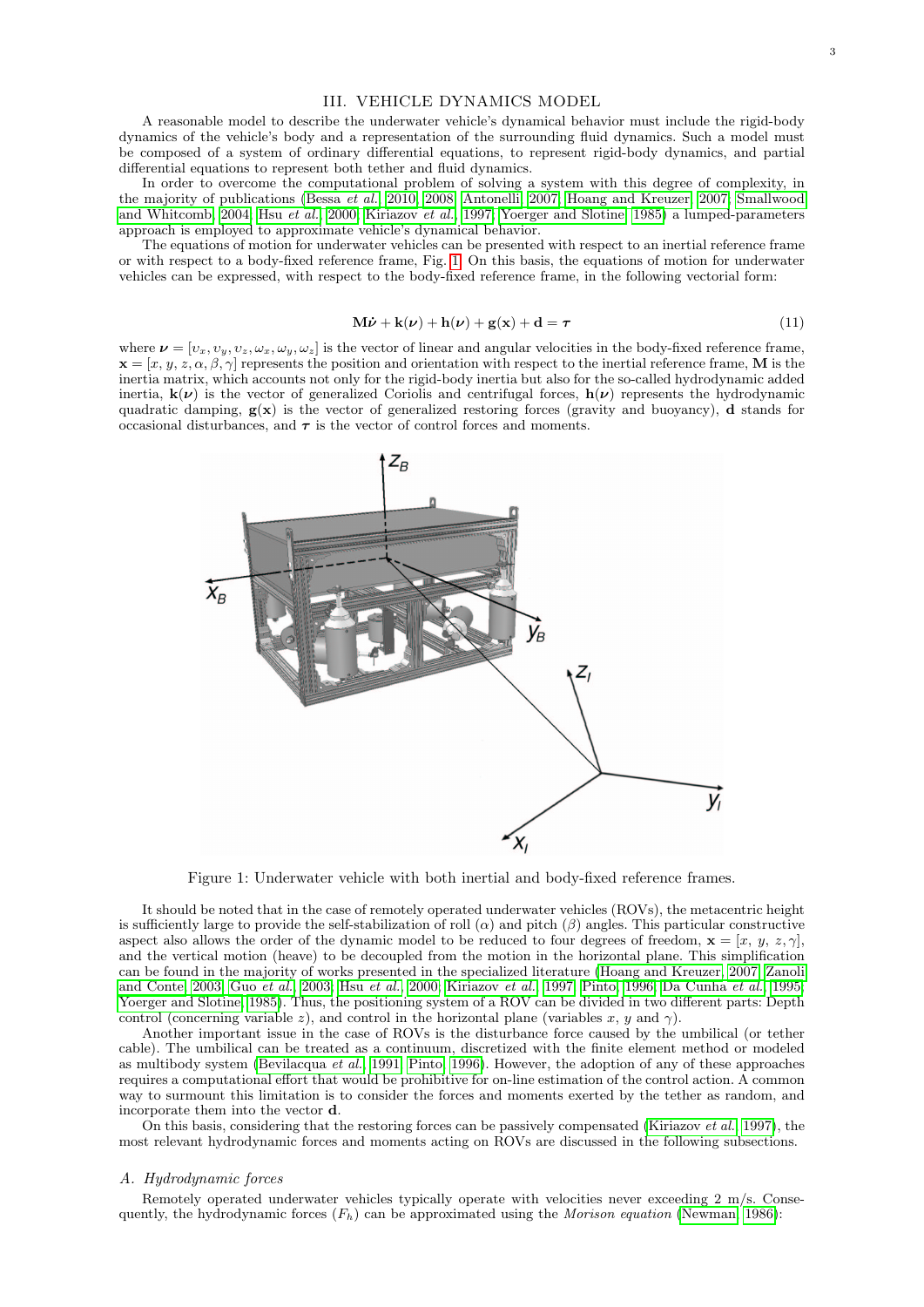<span id="page-3-0"></span>
$$
F_h = \frac{1}{2} C_D A \rho v |v| + C_M \rho \nabla \dot{v} + \rho \nabla \dot{v}_w \tag{12}
$$

4

where  $v$  and  $\dot{v}$  are, respectively, the relative velocity and the relative acceleration between rigid-body and fluid,  $\dot{v}_w$  is the acceleration of underwater currents, A is a reference area,  $\rho$  is the fluid density,  $\nabla$  is the fluid's displaced volume,  $C_D$  and  $C_M$  are coefficients that must be obtained experimentally.

The last term of Eq. [\(12\)](#page-3-0) is the so-called Froude-Kryloff force and will not be considered in this work due the fact, that at normal working depths, the acceleration of the underwater currents is negligible. In this way, the coefficient  $C_M \rho \nabla$  of the second term will be called hydrodynamic added mass. The first term represents the nonlinear hydrodynamic quadratic damping. Experimental tests [\(Kleczka](#page-6-25) et al., [1992\)](#page-6-25) show that Morison equation describes with sufficient accuracy the hydrodynamic effects due to the relative motion between rigidbodies and water.

1) Quadratic Damping: The effects of the hydrodynamic damping  $h(\nu)$  over the vehicle, due not only to the translational but also to rotational motions, can be described in the body-fixed reference frame by:

$$
\mathbf{h}(\nu) = \frac{1}{2}\rho \left[C_{D_x} v_x | v_x|, C_{D_y} v_y | v_y|, C_{D_z} v_z | v_z|, C_{D_\gamma} \omega_z | \omega_z| \right]
$$
(13)

where the parameters  $C_{D_x}$ ,  $C_{D_y}$ ,  $C_{D_z}$  and  $C_{D_\gamma}$  depend on the geometry of the vehicle and should be obtained experimentally in a wind tunnel [\(Pinto, 1996\)](#page-6-21), or on-line estimated with adaptive algorithms in a water tank [\(Smallwood and Whitcomb, 2003\)](#page-6-26).

2) Added inertia: Considering that an underwater vehicle typically operates at low speeds, the added inertia matrix,  $M_A \in \mathbb{R}^{4 \times 4}$ , could be assumed as diagonally dominant and described as follows:

$$
\mathbf{M}_{A} = \text{diag}\left\{ C_{M_{x}} \rho \nabla, C_{M_{y}} \rho \nabla, C_{M_{z}} \rho \nabla, C_{M_{\gamma}} \rho \nabla \right\}
$$
(14)

As with the computation of the hydrodynamic damping, the coefficients  $C_{M_x}, C_{M_y}, C_{M_z}$  and  $C_{M_{\gamma}}$  should be determined experimentally. The matrix  $\mathbf{M}_A$  must be combined with the rigid-body inertia matrix in order to obtain the matrix M of Eq. [\(11\)](#page-2-1).

# IV. DYNAMIC POSITIONING SYSTEM

The dynamic positioning of underwater robotic vehicles is essentially a multivariable control problem. Nevertheless, as demonstrated by [Slotine](#page-6-27) [\(1983\)](#page-6-27), the variable structure control methodology allows different controllers to be separately designed for each degree of freedom (DOF). Over the past decades, decentralized control strategies have been successfully applied to the dynamic positioning of underwater vehicles (Sebastián [and Sotelo, 2007;](#page-6-28) [Chatchanayuenyong and Parnichkun, 2007;](#page-6-29) [Smallwood and Whitcomb, 2004;](#page-6-17) [Kiriazov](#page-6-19) et al., [1997;](#page-6-19) [Da Cunha](#page-6-22) et al., [1995;](#page-6-22) [Yoerger and Slotine, 1985\)](#page-7-2).

Considering that the control law for each degree of freedom can be easily designed with respect to the inertial reference frame, Eq. [\(11\)](#page-2-1) should be rewritten in this coordinate system.

Remembering that

$$
\dot{\mathbf{x}} = \mathbf{J}(\mathbf{x})\boldsymbol{\nu} \tag{15}
$$

where  $J(x)$  is the Jacobian transformation matrix, it can be directly implied that

$$
\nu = \mathbf{J}^{-1}(\mathbf{x})\dot{\mathbf{x}} \tag{16}
$$

and

$$
\dot{\nu} = \dot{\mathbf{J}}^{-1}\dot{\mathbf{x}} + \mathbf{J}^{-1}\ddot{\mathbf{x}} \tag{17}
$$

Therefore, the equations of motion of an underwater vehicle, with respect to the inertial reference frame, becomes

<span id="page-3-1"></span>
$$
\overline{\mathbf{M}}\ddot{\mathbf{x}} + \overline{\mathbf{k}} + \overline{\mathbf{h}} + \overline{\mathbf{d}} = \overline{\boldsymbol{\tau}} \tag{18}
$$

where  $\bar{\mathbf{M}} = \mathbf{J}^{-T} \mathbf{M} \mathbf{J}^{-1}$ ,  $\bar{\mathbf{k}} = \mathbf{J}^{-T} \mathbf{k} + \mathbf{J}^{-T} \mathbf{M} \dot{\mathbf{J}}^{-1} \dot{\mathbf{x}}$ ,  $\bar{\mathbf{h}} = \mathbf{J}^{-T} \mathbf{h}$ ,  $\bar{\mathbf{d}} = \mathbf{J}^{-T} \mathbf{d}$  and  $\bar{\boldsymbol{\tau}} = \mathbf{J}^{-T} \boldsymbol{\tau}$ .

In order to develop the control law with a decentralized approach, Eq. [\(18\)](#page-3-1) can be rewritten as follows:

<span id="page-3-2"></span>
$$
\ddot{x}_i = \bar{m}_i^{-1}(\bar{\tau}_i - \bar{k}_i - \bar{h}_i - \bar{d}_i); \quad i = 1, 2, 3, 4,
$$
\n(19)

where  $x_i, \bar{\tau}_i, \bar{k}_i, \bar{h}_i$  and  $\bar{d}_i$  are the components of  $\mathbf{x} = [x, y, z, \gamma], \bar{\tau}, \bar{k}, \bar{h}$  and  $\bar{d}$ , respectively. Concerning  $\bar{m}_i$ , it represents the main diagonal terms of  $J^{-T}MJ^{-1}$ . The off-diagonal terms of  $J^{-T}\tilde{M}J^{-1}$  are incorporated in the vector **d**.

For notational simplicity the index  $i$  will be suppressed in Eq. [\(19\)](#page-3-2) and, in this way, the equation of motion for each degree of freedom (DOF) becomes:

$$
\ddot{x} = \bar{m}^{-1}(\bar{\tau} - \bar{k} - \bar{h} - \bar{d})\tag{20}
$$

On this basis, according to Eq. [\(5\)](#page-1-1) and considering  $\varepsilon = \dot{\tilde{x}} + \lambda_i \tilde{x}$ , the following could be proposed for each DOF:

$$
\bar{\tau} = \bar{k} + \bar{h} + \bar{d} + \bar{m} \left( \ddot{x}_d - \lambda \dot{\tilde{x}} \right) - \kappa \varepsilon \tag{21}
$$

But since disturbances are unknown, in this work the value of d will be estimated using a three-layer artificial neural network.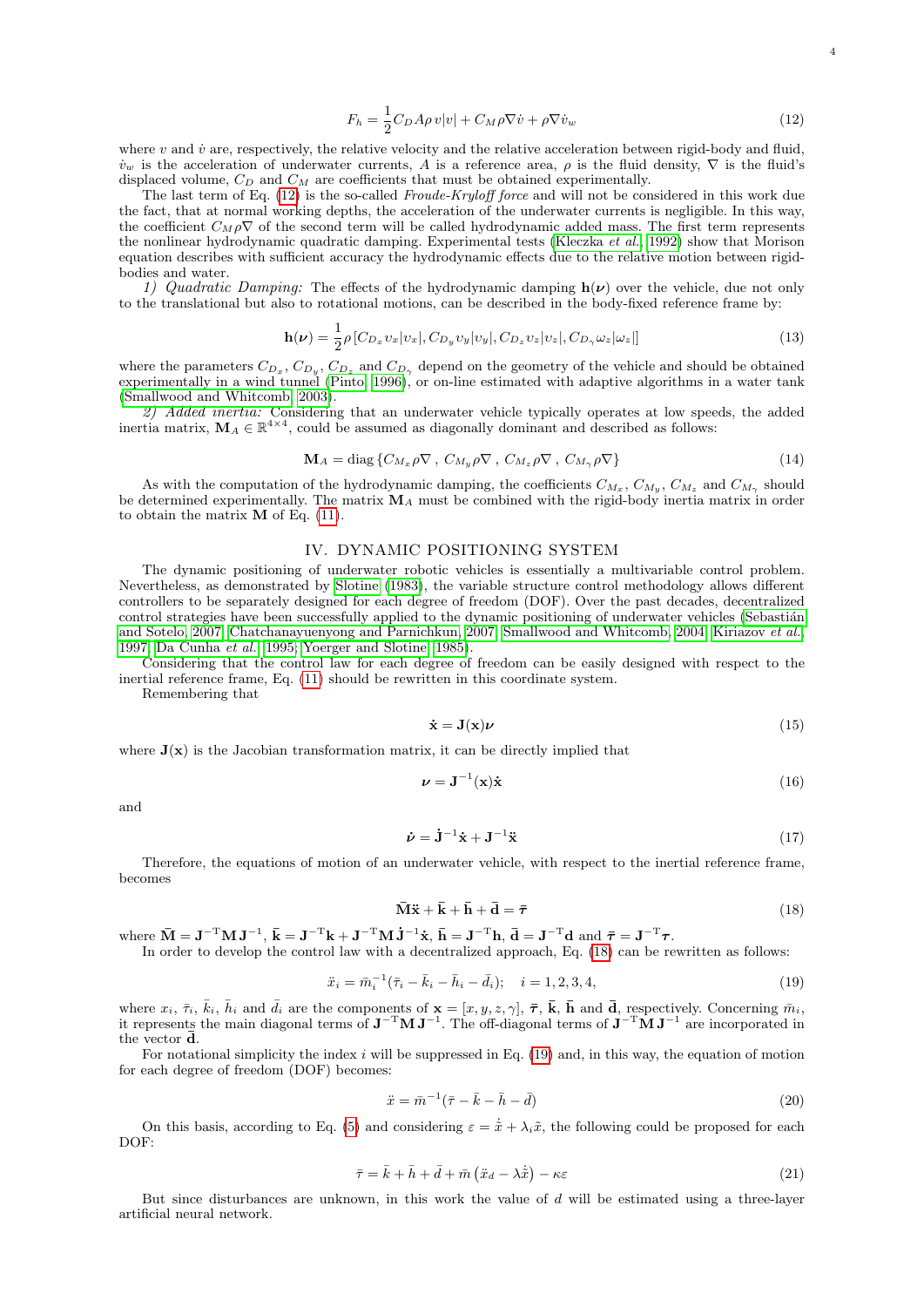$$
\hat{d} = \mathbf{W}^{\mathrm{T}} \sigma (\mathbf{V}^{\mathrm{T}} \boldsymbol{\theta}) \tag{22}
$$

where W and V are the weight matrices in, respectively, hidden and output layers. The vector  $\theta$  represents the network input. Standard sigmoid functions are used in hidden layer and the output layer has a linear activation function. The weights could be online updated using the conventional backpropagation scheme.

In this way, the resulting control law could be written as follows:

$$
\bar{\tau} = \bar{k} + \bar{h} + \hat{\bar{d}} + \bar{m} \left( \ddot{x}_d - \lambda \dot{\tilde{x}} \right) - \kappa \varepsilon \tag{23}
$$

## V. SIMULATION RESULTS

In order to evaluate the control system performance, three different numerical simulations were performed for the depth regulation of an underwater robotic vehicle. The obtained results were presented from Fig. [2](#page-4-0) to Fig. [5.](#page-5-1)

In the first case, it was considered that the initial state coincides with the initial desired state,  $\tilde{z}(0)$  =  $[\tilde{z}(0), \dot{\tilde{z}}(0)]^{\text{T}} = 0$ . Figure [2](#page-4-0) gives the corresponding results for the tracking of  $z_d = 0.5[1 - \cos(0.1\pi t)]$ . Regarding controller and model parameters, the following values were chosen  $\bar{m} = 50$  kg,  $\bar{h} = 250$  Ns<sup>2</sup>/m<sup>2</sup>,  $\kappa = 3.5$  and  $\lambda = 3.5$ . The capability of the proposed scheme to deal with uncertainties was appraised by choosing the parameters for the controller based on the assumption that exact values are not known but with a maximal uncertainty of  $\pm 10\%$  over adopted values for the model parameters.



<span id="page-4-0"></span>Figure 2: Tracking with  $z_d = 0.5[1 - \cos(0.1\pi t)]$  and  $\tilde{\mathbf{z}}(0) = \mathbf{0}$ .

<span id="page-4-1"></span>As observed in Fig. [2,](#page-4-0) the proposed control scheme allows the underwater robotic vehicle to track the desired trajectory with a small tracking error. Through the comparative analysis showed in Fig. [2\(a\),](#page-4-1) the improved performance of the proposed controller over the uncompensated counterpart can be easily ascertained.

In the second simulation the initial state and initial desired state are not equal,  $\tilde{\mathbf{z}}(0) = [0.1, 0.0].$  The controller and model parameters and the desired trajectory were defined as before. Figures [3](#page-4-2) and [4](#page-5-2) show the corresponding results, respectively, with and without the neural network compensation scheme.



<span id="page-4-4"></span><span id="page-4-3"></span><span id="page-4-2"></span>Figure 3: Tracking with  $\tilde{\mathbf{z}}(0) = [0.1, 0.0]$  and ANN compensation.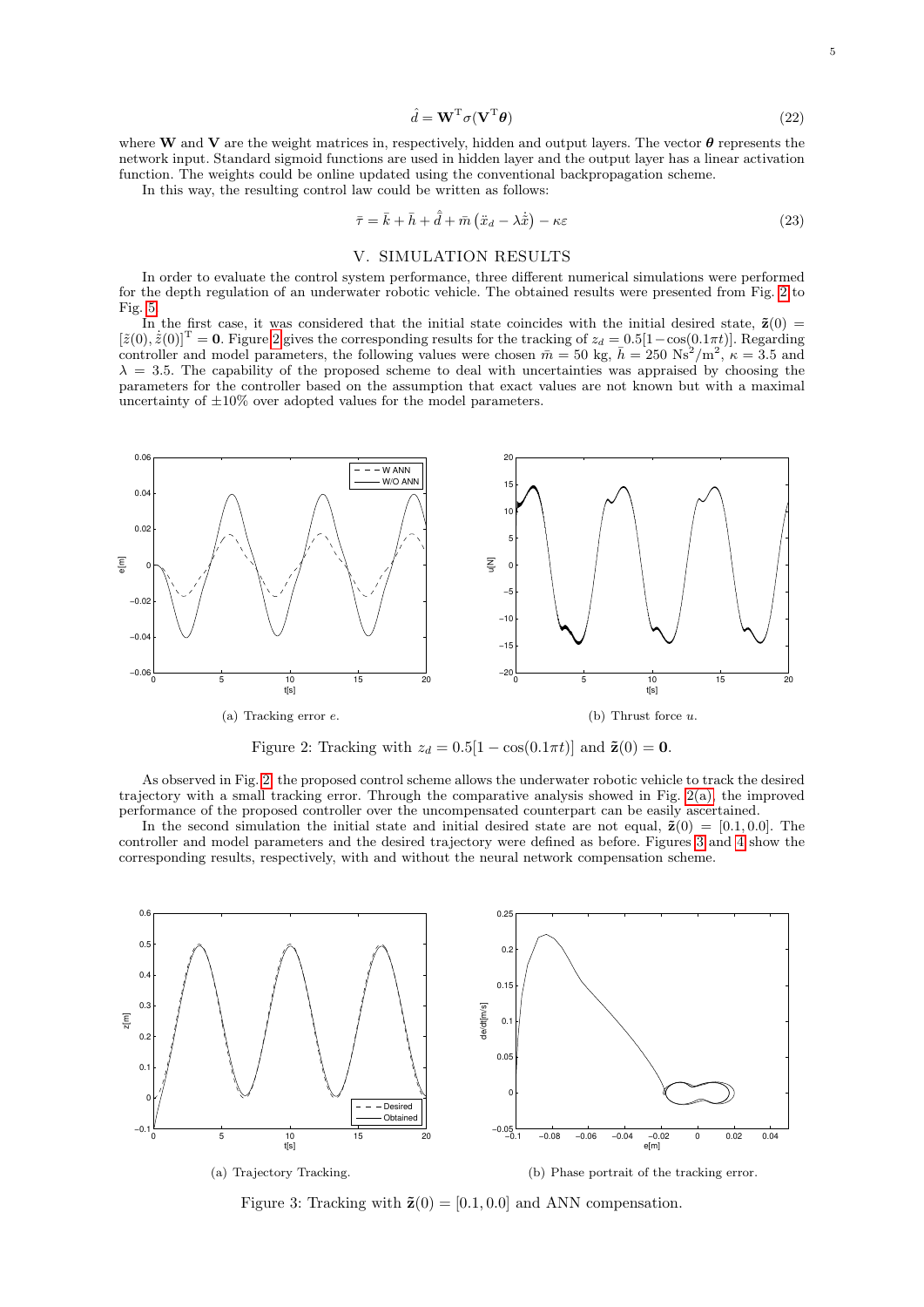

<span id="page-5-3"></span><span id="page-5-2"></span>Figure 4: Tracking with  $\tilde{\mathbf{z}}(0) = [0.1, 0.0]$  but without ANN compensation.

As observed in Fig. [3\(a\),](#page-4-3) even if the initial state and initial desired state are not equal, the proposed control scheme allows the trajectory tracking with a small tracking error. By comparing Fig. [3\(b\)](#page-4-4) and Fig. [4\(b\),](#page-5-3) it can be verified that the adoption of a neural-network compensation scheme leads to a smaller limit cycle in the phase portrait related to the tracking error. Although the compensation scheme improves the tracking performance, a larger overshoot with respect to velocity error can be seen in Fig. [3\(b\).](#page-4-4) This overshoot is due to the fact that the initial tracking error is different of zero. In order to avoid this phenomenon, we will let the neural-network compensator to wait for 2 seconds until it starts. Figure [5](#page-5-1) shows the obtained results.



<span id="page-5-1"></span>Figure 5: Tracking with  $\tilde{\mathbf{z}}(0) = [0.1, 0.0]$  and ANN compensation starting after 2 s.

# VI. CONCLUDING REMARKS

In this paper, a nonlinear controller was proposed to deal with the dynamic positioning system for underwater robotic vehicles. To enhance the tracking performance the adopted strategy embedded an artificial neuralnetwork based scheme within the conventional nonlinear controller for uncertainty/disturbance compensation. The stability and convergence properties of the closed-loop systems were analytically proven using Lyapunov stability theory. Through numerical simulations, the improved performance over the uncompensated control strategy was demonstrated.

## VII. ACKNOWLEDGEMENTS

The authors would like to acknowledge the support of the Brazilian National Research Council (CNPq), the Brazilian Coordination for the Improvement of Higher Education Personnel (CAPES) and the German Academic Exchange Service (DAAD).

#### **REFERENCES**

<span id="page-5-0"></span>Antonelli, G., 2007. "On the use of adaptive/integral actions for six-degrees-of-freedom control of autonomous underwater vehicles". IEEE Journal of Oceanic Engineering, Vol. 32, No. 2, pp. 300–312.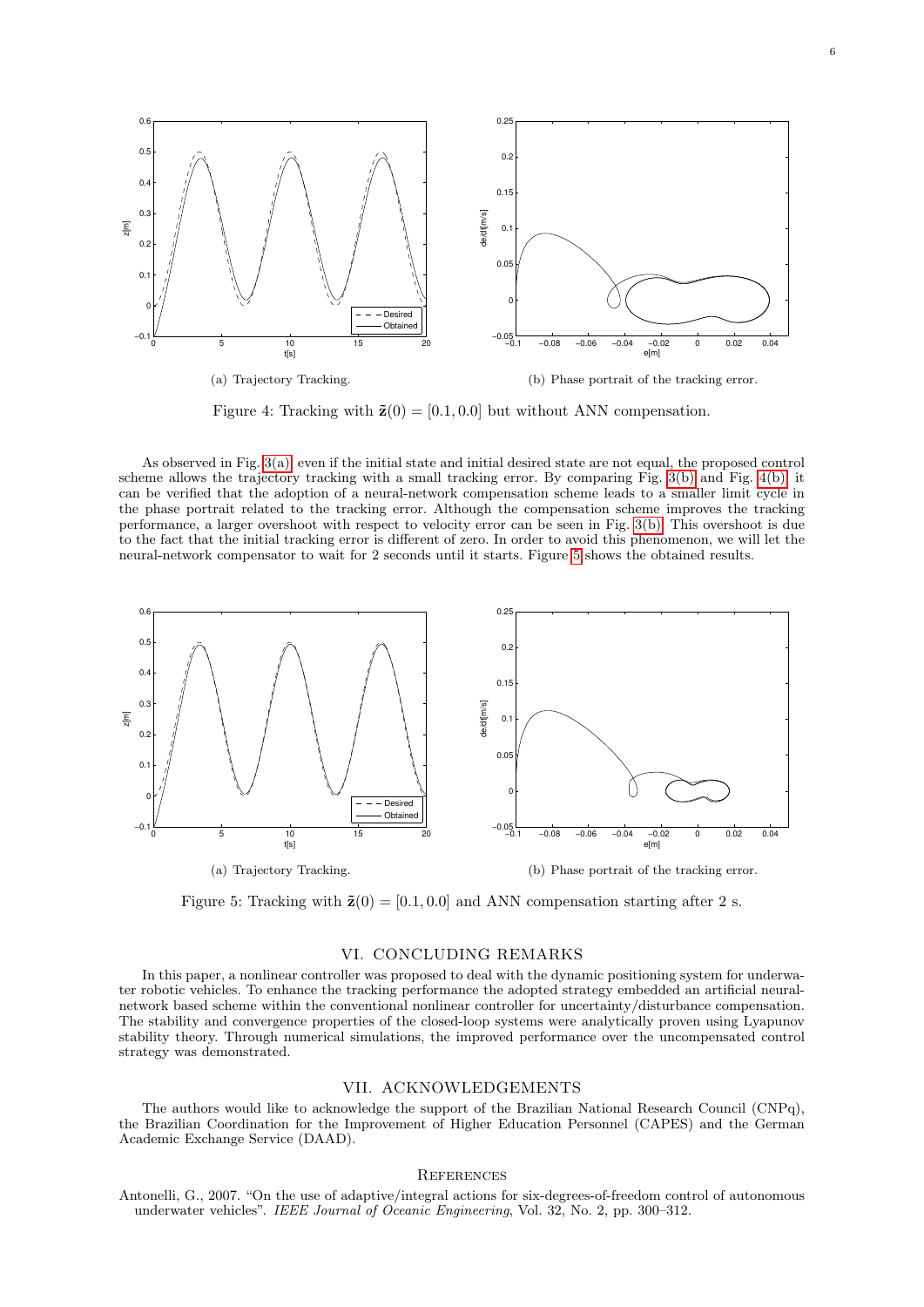- <span id="page-6-6"></span>Bessa, W.M., Kreuzer, E., Lange, J., Pick, M.A. and Solowjow, E., 2017. "Design and adaptive depth control of a micro diving agent". IEEE Robotics and Automation Letters, Vol. 2, No. 4, pp. 1871–1877. doi:10.1109/ LRA.2017.2714142.
- <span id="page-6-7"></span>Bessa, W.M., Brinkmann, G., Duecker, D.A., Kreuzer, E. and Solowjow, E., 2018. "A biologically inspired framework for the intelligent control of mechatronic systems and its application to a micro diving agent". Mathematical Problems in Engineering, Vol. 2018, pp. 1–16. doi:10.1155/2018/9648126.
- <span id="page-6-1"></span>Bessa, W.M., 2005. Controle por Modos Deslizantes de Sistemas Dinâmicos com Zona Morta Aplicado ao Posicionamento de ROVs. Tese (D.Sc.), COPPE/UFRJ, Rio de Janeiro, Brasil.
- <span id="page-6-2"></span>Bessa, W.M. and Barrêto, R.S.S., 2010. "Adaptive fuzzy sliding mode control of uncertain nonlinear systems". Controle & Automação, Vol. 21, No. 2, pp. 117-126.
- <span id="page-6-15"></span>Bessa, W.M., De Paula, A.S. and Savi, M.A., 2009. "Chaos control using an adaptive fuzzy sliding mode controller with application to a nonlinear pendulum". Chaos, Solitons & Fractals, Vol. 42, No. 2, pp. 784– 791.
- <span id="page-6-4"></span>Bessa, W.M., De Paula, A.S. and Savi, M.A., 2012. "Sliding mode control with adaptive fuzzy dead-zone compensation for uncertain chaotic systems". Nonlinear Dynamics, Vol. 70, No. 3, pp. 1989–2001. doi: 10.1007/s11071-012-0591-z.
- <span id="page-6-5"></span>Bessa, W.M., De Paula, A.S. and Savi, M.A., 2014. "Adaptive fuzzy sliding mode control of a chaotic pendulum with noisy signals".  $ZAMM - Journal$  of Applied Mathematics and Mechanics / Zeitschrift für Angewandte Mathematik und Mechanik, Vol. 94, No. 3, pp. 256–263. doi:10.1002/zamm.201200214.
- <span id="page-6-3"></span>Bessa, W.M., Dutra, M.S. and Kreuzer, E., 2005. "Thruster dynamics compensation for the positioning of underwater robotic vehicles through a fuzzy sliding mode based approach". In COBEM 2005 – Proceedings of the 18th International Congress of Mechanical Engineering. Ouro Preto, Brasil.
- <span id="page-6-13"></span>Bessa, W.M., Dutra, M.S. and Kreuzer, E., 2008. "Depth control of remotely operated underwater vehicles using an adaptive fuzzy sliding mode controller". Robotics and Autonomous Systems, Vol. 56, No. 8, pp. 670–677.
- <span id="page-6-14"></span>Bessa, W.M., Dutra, M.S. and Kreuzer, E., 2010. "An adaptive fuzzy sliding mode controller for remotely operated underwater vehicles". Robotics and Autonomous Systems, Vol. 58, No. 1, pp. 16–26.
- <span id="page-6-8"></span>Bessa, W.M., Otto, S., Kreuzer, E. and Seifried, R., 2019. "An adaptive fuzzy sliding mode controller for uncertain underactuated mechanical systems". Journal of Vibration and Control, Vol. 25, No. 9, pp. 1521– 1535. doi:10.1177/1077546319827393.
- <span id="page-6-23"></span>Bevilacqua, L., Kleczca, W. and Kreuzer, E., 1991. "On the mathematical modeling of ROVs". In I. Troch, K. Desoyer and P. Kopacek, eds., Proceedings of the Symposium on Robot Control. Vienna, Austria, pp. 595–598.
- <span id="page-6-29"></span>Chatchanayuenyong, T. and Parnichkun, M., 2007. "Neural network based-time optimal sliding mode control for an autonomous underwater robot". Mechatronics, Vol. 16, pp. 471–478.
- <span id="page-6-22"></span>Da Cunha, J.P.V.S., Costa, R.R. and Hsu, L., 1995. "Design of a high performance variable structure control of ROVs". IEEE Journal of Oceanic Engineering, Vol. 20, No. 1, pp. 42–55.
- <span id="page-6-9"></span>Dos Santos, J.D.B. and Bessa, W.M., 2019. "Intelligent control for accurate position tracking of electrohydraulic actuators". Electronics Letters, Vol. 55, No. 2, pp. 78–80. doi:10.1049/el.2018.7218.
- <span id="page-6-0"></span>Goheen, K.R. and Jeffreys, E.R., 1990. "Multivariable self-tuning autopilots for autonomous and remotely operated underwater vehicles". IEEE Journal of Oceanic Engineering, Vol. 15, No. 3, pp. 144–151.
- <span id="page-6-20"></span>Guo, J., Chiu, F.C. and Huang, C.C., 2003. "Design of a sliding mode fuzzy controller for the guidance and control of an autonomous underwater vehicle". Ocean Engineering, Vol. 30, pp. 2137–2155.
- <span id="page-6-16"></span>Hoang, N.Q. and Kreuzer, E., 2007. "Adaptive PD-controller for positioning of a remotely operated vehicle close to an underwater structure: theory and experiments". Control Engineering Practice, Vol. 15, pp. 411–419.
- <span id="page-6-18"></span>Hsu, L., Costa, R.R., Lizarralde, F. and Da Cunha, J.P.V.S., 2000. "Dynamic positioning of remotely operated underwater vehicles". IEEE Robotics and Automation Magazine, Vol. 7, No. 3, pp. 21–31.
- <span id="page-6-19"></span>Kiriazov, P., Kreuzer, E. and Pinto, F.C., 1997. "Robust feedback stabilization of underwater robotic vehicles". Robotics and Autonomous Systems, Vol. 21, pp. 415–423.
- <span id="page-6-25"></span>Kleczka, W., Kreuzer, E. and Pinto, F.C., 1992. "Analytic-numeric study of a submerged double pendulum". In M.P. Paidoussis and M.K. Au-Yang, eds., Internetional Symposium on Flow-Induced Vibration and Noise. Anaheim, USA.
- <span id="page-6-10"></span>Lima, G.S., Bessa, W.M. and Trimpe, S., 2018. "Depth control of underwater robots using sliding modes and gaussian process regression". In LARS 2018 – Proceedings of the Latin American Robotic Symposium. João Pessoa, Brazil. doi:10.1109/LARS/SBR/WRE.2018.00012.
- <span id="page-6-12"></span>Lima, G.S., Porto, D.R., de Oliveira, A.J. and Bessa, W.M., 2021. "Intelligent control of a single-link flexible manipulator using sliding modes and artificial neural networks". Electronics Letters, Vol. 57, No. 23, pp. 869–872. doi:10.1049/ell2.12300.
- <span id="page-6-11"></span>Lima, G.S., Trimpe, S. and Bessa, W.M., 2020. "Sliding mode control with gaussian process regression for underwater robots". Journal of Intelligent & Robotic Systems, Vol. 99, No. 3, pp. 487–498. doi:10.1007/ s10846-019-01128-5.
- <span id="page-6-24"></span>Newman, J.N., 1986. Marine Hydrodynamics. MIT Press, Massachusetts, 5th edition.
- <span id="page-6-21"></span>Pinto, F.C., 1996. Theoretische und experimentelle Untersuchung zur Sensorik und Regelung von Unterwasserfahrzeugen. VDI Verlag, Düsseldorf.
- <span id="page-6-28"></span>Sebastián, E. and Sotelo, M.A., 2007. "Adaptive fuzzy sliding mode controller for the kinematic variables of an underwater vehicle". Journal of Intelligent and Robotic Systems, Vol. 49, pp. 189–215.
- <span id="page-6-27"></span>Slotine, J.J.E., 1983. Tracking Control of Nonlinear Systems Using Sliding Surfaces. Tese (Ph.D.), Massachusetts Institute of Technology, Cambridge.
- <span id="page-6-26"></span>Smallwood, D.A. and Whitcomb, L.L., 2003. "Adaptive identification of dynamically positioned underwater robotic vehicles". IEEE Transactions on Control Systems Technology, Vol. 11, No. 4, pp. 505–515.
- <span id="page-6-17"></span>Smallwood, D.A. and Whitcomb, L.L., 2004. "Model-based dynamic positioning of underwater robotic vehicles: Theory and experiment". IEEE Journal of Oceanic Engineering, Vol. 29, No. 1, pp. 169–186.